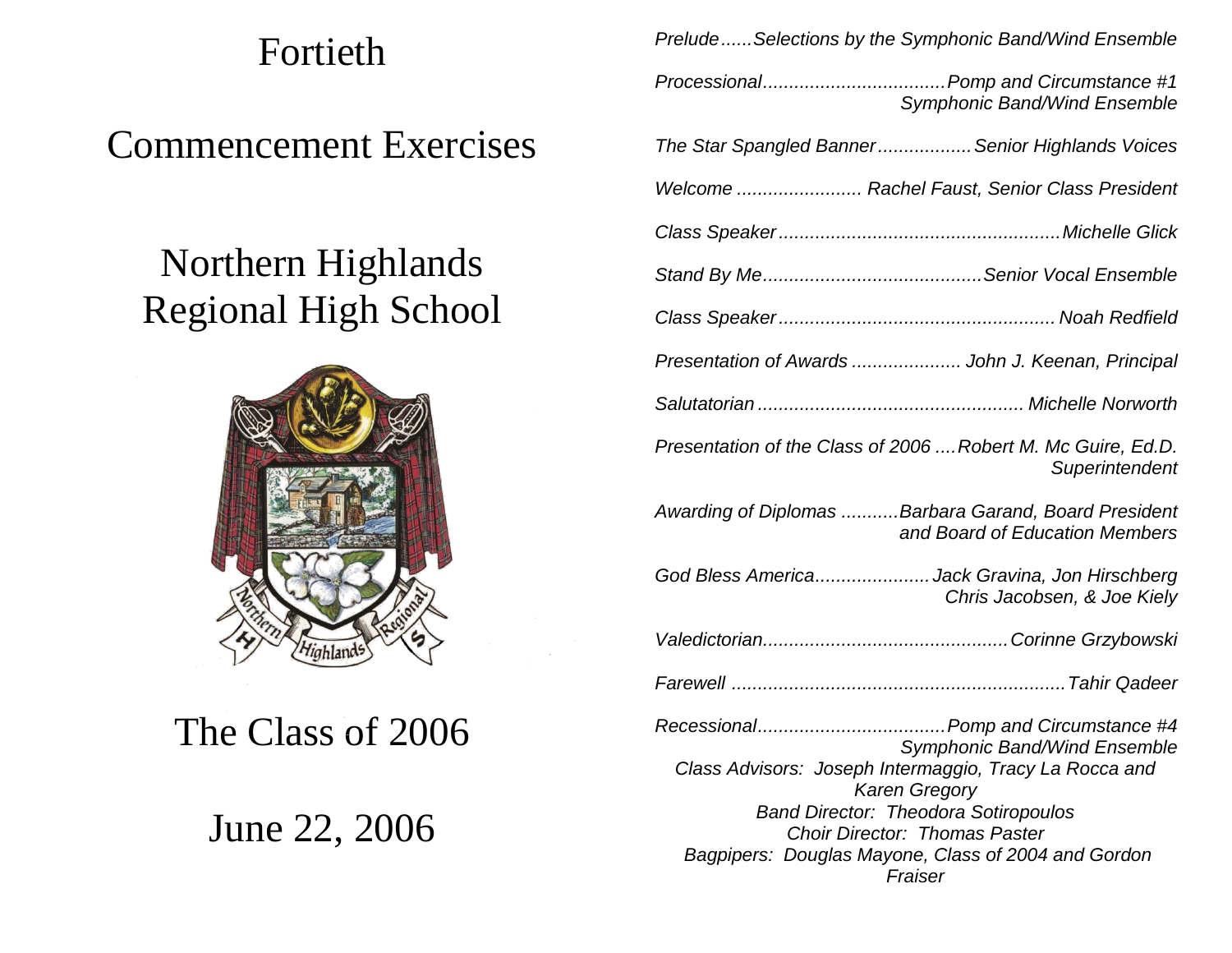### **Candidates for Graduation**

Daniel S. Allen Marcial A. Carrion Deanna Adrienne Allen \* Caitlin Marie Cary Kyle Alan Antonucci Jessica Mary Cassidy Momoko Eleanor Aoe Dana Sang Ah Cha Christopher William Apsey Natasha Chandok Phillip Theodore Arredondo \* James Karnig Charshafian Mary Angelica Aufiero Ahson Chaudhry Robin Paige August Hyung Seok Choi Gina Rose Badalamenti \* Todd Jeffrey Christensen Courtney Marie Baglino \* Melissa Anne Chu Heather Lynn Bartlett Hena Chun Elizabeth Ann Barto Nicole Caroline Ciongoli Nikolajs Batarags \* Emma Frances Clarke Andrew John Belmont John B. Clolinger Danielle A. Benzaken Alyson Anne Cohen \* Nicole Alexandra Berberian Lindsay Beth Colameo \* Brittany Beth Bettman \* Julia Anne Collins Victoria Katherine Billeter Patrick Ryan Conklin Katelyn Elizabeth Bischoff Bridget Ann Connelly Rebecca Laura Blaso Katherine M. Connelly Cecelia Nora Blute Allison Page Constable \* Francine M. Bosco Brooke Page Constable \* Jenna Sawyer Bradley \* Cameron B. Curran Sarah Ann Branch \* Mark Dakes Jeremy Ross Brunelle Ingrid Sarosh Dalal Jennifer Luisa Byer Christina Frances D'Alia Kristen Lee Cadillac \* Rohan Damle Jude Calixte Demelza Ceridwen Davies Suzanne Michelle Cannon \* Virgilio De Gala \*

Emily Elizabeth Ade \* Michael John Cantalino Michael Ahn Alexandra Michele Cardinalle Christopher Aydin Stephen Michael Chornodolsky Kimberly P. Bouton Bailee Adams Black Councilor

Megan Hunt DeLeonardis \* Chelsea Taylor Genser Casey Reyne Derian Kathryn E. Gilsenan John Leonard Desposito Michelle Sarah Glick \* Morgan Drew DiGravina Carolyn A. Godoy Peter Benzing Diestel Christina Marie Gomez Gregory Francis DiMola Frank Charles Gomez Daniel Rivera DiPietro Philip M. Gordon \* Trevor Charles Dombeck Kelly Jessica Gotkin \* Michael Thomas Donahue Michael S. Grand Karen Patricia Donohue John Brockmann Gravina \* Stephen J. Dormer Anne W. Greenough John Joseph Dowden Corinne B. Grzybowski \* Nicole Reneé Dubé Roger Guan Danielle R. Dumont Andrew Guerin Caitlin Meara Egan Ashley Katlyn Hageman \* Timothy Everett Erstling Emily Kathryn Hamilton \* Rachel Ann Faust Robert Patrick Hamilton, Jr. Dara Nicole Feinman \* Kristen Marie Hansen Zachary Michael Fernandez \* Danielle Kimberly Harris \* Michael Becton Ferrari Geoffrey B. Heigl Bryce R. Feuerstein Craig Matthew Heilmann Erin Marie Finn \* Matthew Henry Heitman Kathleen Anne Finn \* Christian C. Herraiz Jamie Lauren Fishman James Moore Hill IV Jess Aubrey Fitzgerald Courtney Blair Hirsch Ryan Sean Flaherty Madeline Hirsch Brie-Ann Forhecz Jonathan E. Hirschberg David F. Forte John M. Hogue Anthony Thomas Fossati Frances Anne Holuba \* Theo G.I. Fremont Garret James Homsany Eric Seth Friedman Melissa Huerta Edwin Michael Gaffney Adrian John Hurtado Zachary Evan Galperin Usman Ijaz Anum Ganju Todd Lawrence Ingenito \* Brooke E. Gardner Taryn Margaret Inglima

Jaclyn Hunt DeLeonardis Heather Marie Geary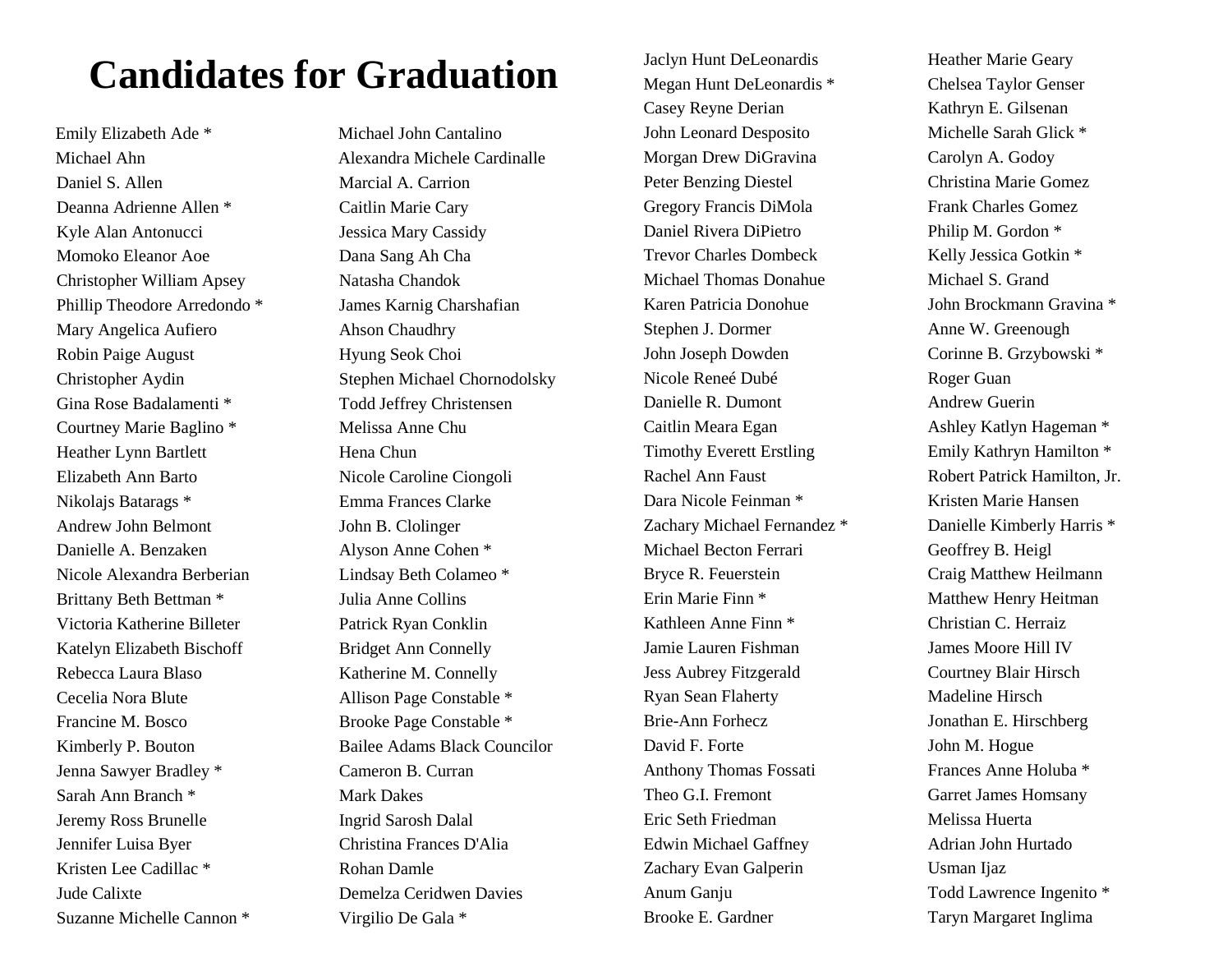Christopher David Jacobsen Mark Andrew Lee Lauren Emily Jaremko Michelle Young Lee Brian Charles Johnston Jeffrey Lefkowitz Bo Young Joung  $\qquad \qquad$  Edward Posey Lesher \* Paul Jun Eric S. Levine \* James M. Jung Shayna Levine Michelle Patricia Kallis Justine D. Librot \* Ashley Krista Kamen \* Kirsten Rebecca Ling \* Lisa Marie Karvellas \* Danielle Nicole Link Sarah Marie Kellar John Furey Lloyd Joseph Andrew Kiely Kerry Elizabeth Lodge \* Grace J. Kim \* Timothy L. Lombardi John Kim Julia Ann Lowry Mary Jean Kim \* Samuel Thomas Ludwig Na Eun Kim \* Tara Jeannette Lynch Tae Young Kim Donya Maalizadeh Gregory Kenneth Koch Keun Hwan Maeng Timothy Raymond Koch \* Caitlin S. Maguire Brian R. Koppel Philip Joseph Maio Timothy Paul Kosch Ketan Malhotra Daniel A. Koskinen **Anuradha Malik** Mark John Koskinen Karisa C. Markel Jason William Krizan \* Rachel Ashlyn Marklin \* Evelyn Yoon Kwak \* Julia Marie Marshall \* Ryan John Bendell Kyle Danielle Lynn Martino \* Daniel Ross La Barr Grace Lila-Jane McCabe Michelle Elizabeth LaCour John Joseph McCarthy Michael J. Lanni Staci Ann McCormick Krystal Anne Larrea Gregory B. McDowell Scott David Lauber \* Ryan C. McGovern Andrew W. Lee \* Helen Marie Meehan David Lee Jarett Menzel David Sangmin Lee Shannon Katherine Merck James Lee Laura Ann Merli

Zachary Adam Kimball Jamie Elizabeth Mac Gillis \* Sarah Veronica Knott \* Michelle Courtney Maciag \*

Cristine F. Mikkelsen Jacqueline Anne Petrus Christopher R. Miller Jennifer Elizabeth Pierce \* Kyle S. Miskowski Richard Dean Pierson Kristen Marie Montemarano Alexander Harrison Pildes Sean Kenneth Morris Anthony A. Pope Franca Muller Justin James Pulgrano \* Peter Frank Mundo Tahir A. Qadeer Brian Robert Murphy Alex Daniel Rabinowitz \* Kyle T. Murphy Jacqueline M. Rabot Anna Yvette Murray \* Paige L. Raffel Jonathan Daniel Mutter **Arvind Ramachandran** Ahsan Nadeem Rohini V. Rao \* Jordan Heather Nadler Kevin M. Raschen Holly Najdzin Noah Liam Redfield Adam Paul Nathan \* Robert J. Regan Andrea Victoria Nathan Meaghan Elizabeth Reich \* Tasha Maritza Nelson \* Chelsea A. Reichert Christina Marie Nicoletti Brian C. Reilly Helen Elisabeth Nohavec Benjamin R. Renzo Michelle Ashley Norworth \* Samuel Goodkin Richard Ritta Ann Noury Samantha Rae Ritter Bryan Wallace Ohr Gabriela Robbins Michelle Olejarz \* Michael D. Roberts Serge A. Onik Michael Douglas Rosen David James Oppenheimer Eric Z. Ross Greg Scott Orenstein John Rossakis Matthew James O'Shaughnessy Christopher E. Ryan \* Shawn William Osinga Rebecca Lynn Sachs Erin Samantha Palin \* Ashley Christine Santaite Christopher J. Pantellere Clark M. Sarkisian \* Youngeun (Annie) Park Kayla Eliana Savelli Zachary S. Pastore \* Athena Savoglou Amy N. Patel \* Robert Anthony Scanapico Ryan Charles Paulson Lee Schatzberg \* Christopher Michael Pearce Marc S. Schauer Noah Harlen Penzell Sarah Beth Schechter \*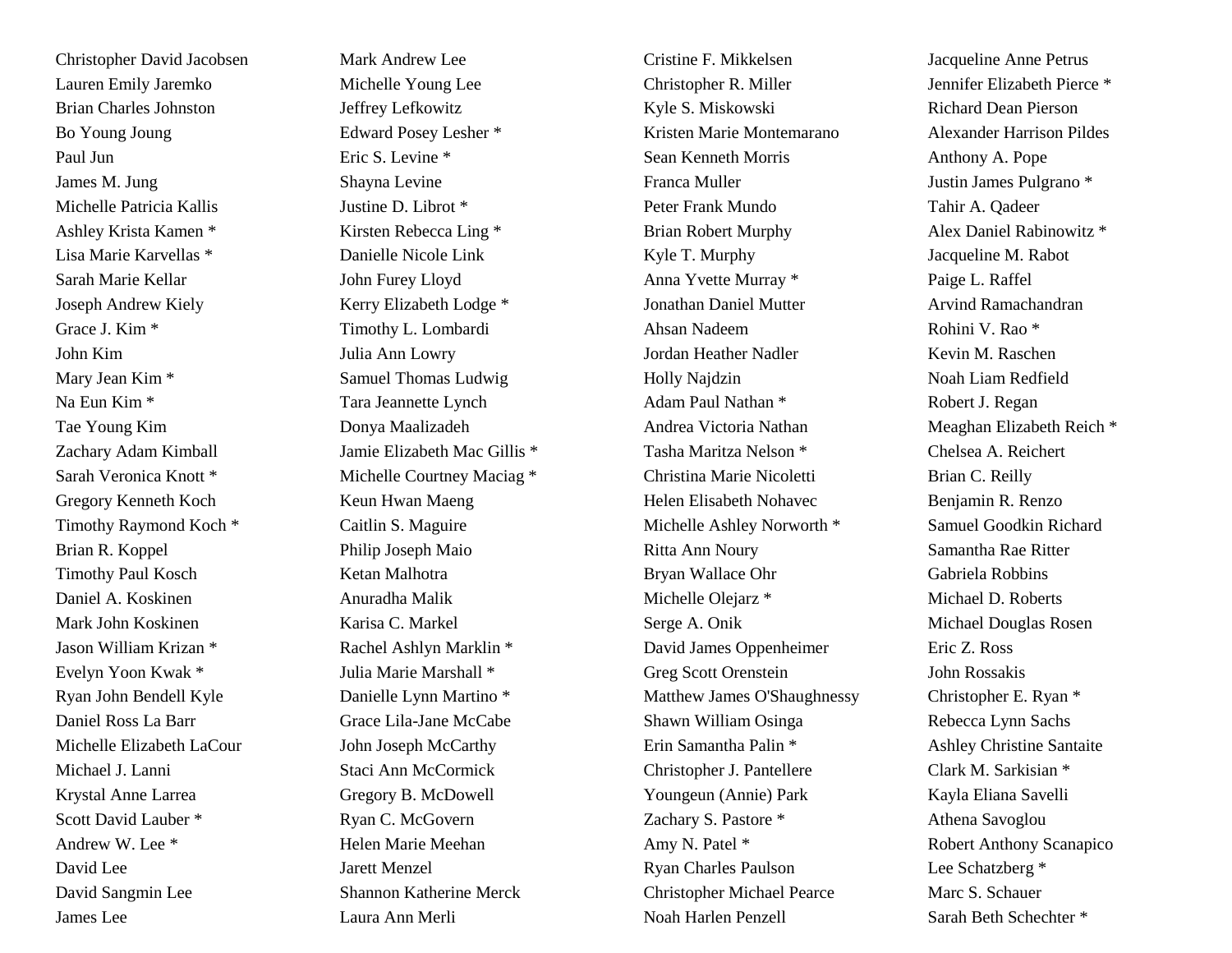Stephanie Marie Scull Eric T. Van Lenten Alexandra L. Sedor Colleen M. Van Riper Christine Sedrak Patrick J. Varsolona Beatriz Lucia Segovia William Millard Velarde \* Hadyn E. Serby **Andrew Joseph Vetterlein** Wagas Ahmed Shahid John Vida Colleen Alice Sheerins Melissa Anne Vingoe Alexandra Leigh Sherman Alexander Paul Vloka Haig Philip Shishmanian Morgan L. Wade Justin Edward Sinaguinan \* Carolyn J. Walsh Satwant Singh Lauren Weidmuller Margaret C. Sloan Andrew Seth Weintraub \* Eric Michael Smith Samantha Rose Weisman Shannon Leigh Sokol Carly Miller Welter Sarah Beth Spunt Aaron Karl Wichler Devan Delayne Robert Squillante Michael Brian Wien Connor Timothy Sullivan Dilani A. Wijetilaka Brittany Leigh Swinarton Allison Wing Aviel Yehoshua Tanzer Derek Mark Winsick Leora Tovah Tanzer Adam David Wiseberg Theodore Raymond Tanzer Jordana Erika Wishnoff Joseph Louis Tashji Frank Wollman Alexandra Pauline Taylor Christopher David Wright Brogan Aré Taylor Shun Yamazaki Keri Young Terenzio Robert C. Yu \* Jessica M. Tetro Christopher Jason Yuen Michael Tobin Matthew B. Zanedis \* Morgan Siobhan Togher John Zervas Kristin Nicole Topp \* Alicia Ann Zwillinger Paul Thomas Tracy Kevin Walter Travers Despina Tsatsaronis Adina Tseytin Alyce S. Tzue\*

Carly Marie Schumer Jacqueline Sandra Vanderveer

### Senior Awards

## Northern Highlands Regional High School



### The Class of 2006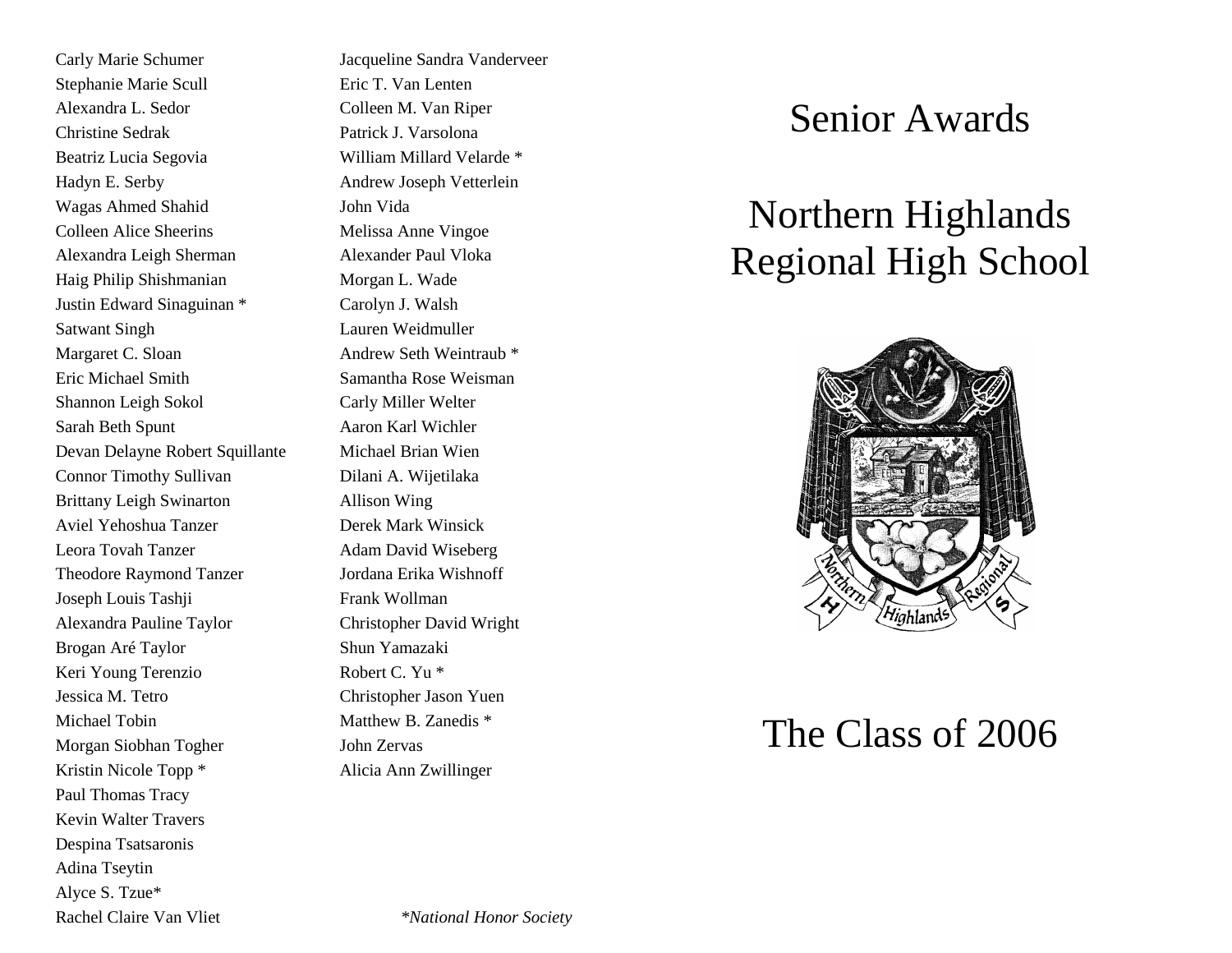### **Class of 2006 – Senior Awards**

| Northern Highlands Distinguished Service Award Deanna Allen |           |
|-------------------------------------------------------------|-----------|
|                                                             | Robert Yu |

#### **Principal's Award for Four Years of Perfect Attendance**

| Phillip Arredondo | Jonathan Mutter   |
|-------------------|-------------------|
| Megan DeLeonardis | David Oppenheimer |
| Matthew Heitman   | Christopher Ryan  |
| Anna Murray       | Aviel Tanzer      |
|                   | Robert Yu         |

#### *The following awards were presented at our Senior Awards Ceremony on June 13, 2006.*

#### **National Merit Finalists**

Brittany Bettman ...............................................................Michelle Norworth Corinne Grzybowski .............................................................. Zachary Pastore Rachel Faust .......................................................................... Sarah Schechter Anna Murray .....................................................................Andrew Weintraub *National Merit Finalists have gone through a rigorous process to achieve this outstanding honor. Juniors named National Merit Semi-finalists earned a selection index score of 222 or higher on the PSAT, providing the opportunity to compete for Finalist standing and Merit Scholarship awards. In February 2006, Semi-finalists who met academic and other requirements set by the National Merit Corporation became Finalists, who, based on their abilities, skills, and accomplishments, competed for National Merit scholarships*.

| Sarah Schechter  |
|------------------|
| Andrew Weintraub |
|                  |

*Awarded by the Board of Education for excellence in Art.*

**Business Education Award**..................................................... Todd Ingenito *Awarded by the Board of Education for excellence in Business.*

**Lois Farese Marketing Award**......................................... Allison Constable *Awarded by the Board of Education for excellence in Marketing.*

**Jane Kedron French Award**.....................................................Anna Murray *Awarded by the Board of Education for excellence in French.*

**Eleanor Keyser Spanish Award**..................................... Michelle Norworth *Awarded by the Board of Education for excellence in Spanish.*

**Italian Award** ................................................................... Gina Badalamenti *Awarded by the Board of Education for excellence in Italian*

**Latin Award** ..................................................................Corinne Grzybowski *Awarded by the Board of Education for excellence in Latin.*

**Science Award** ...................................................................... Sarah Schechter *Awarded by the Board of Education for excellence in Science.*

**Mathematics Award**........................................................................Erin Finn *Awarded by the Board of Education for excellence in Mathematics.*

**English Award**.................................................................................Erin Finn *Awarded by the Board of Education for excellence in English.*

**Robert Hellwig Social Studies Award** ............................. Matthew Heitman *Awarded by the Board of Education for excellence in Social Studies.*

**Health & Physical Education Award** .............................. Brie-Ann Forhecz *Awarded by the Board of Education for excellence in Health & Physical Education.*

**Fine Arts Award**....................................................................Frances Holuba *Awarded by the Board of Education for excellence in Fine Arts.*

**Jean Oberholtzer Drama Award**...................................Christopher Wright Michelle Olejarz

*Awarded by the Board of Education to a male and female senior for excellence in Drama.*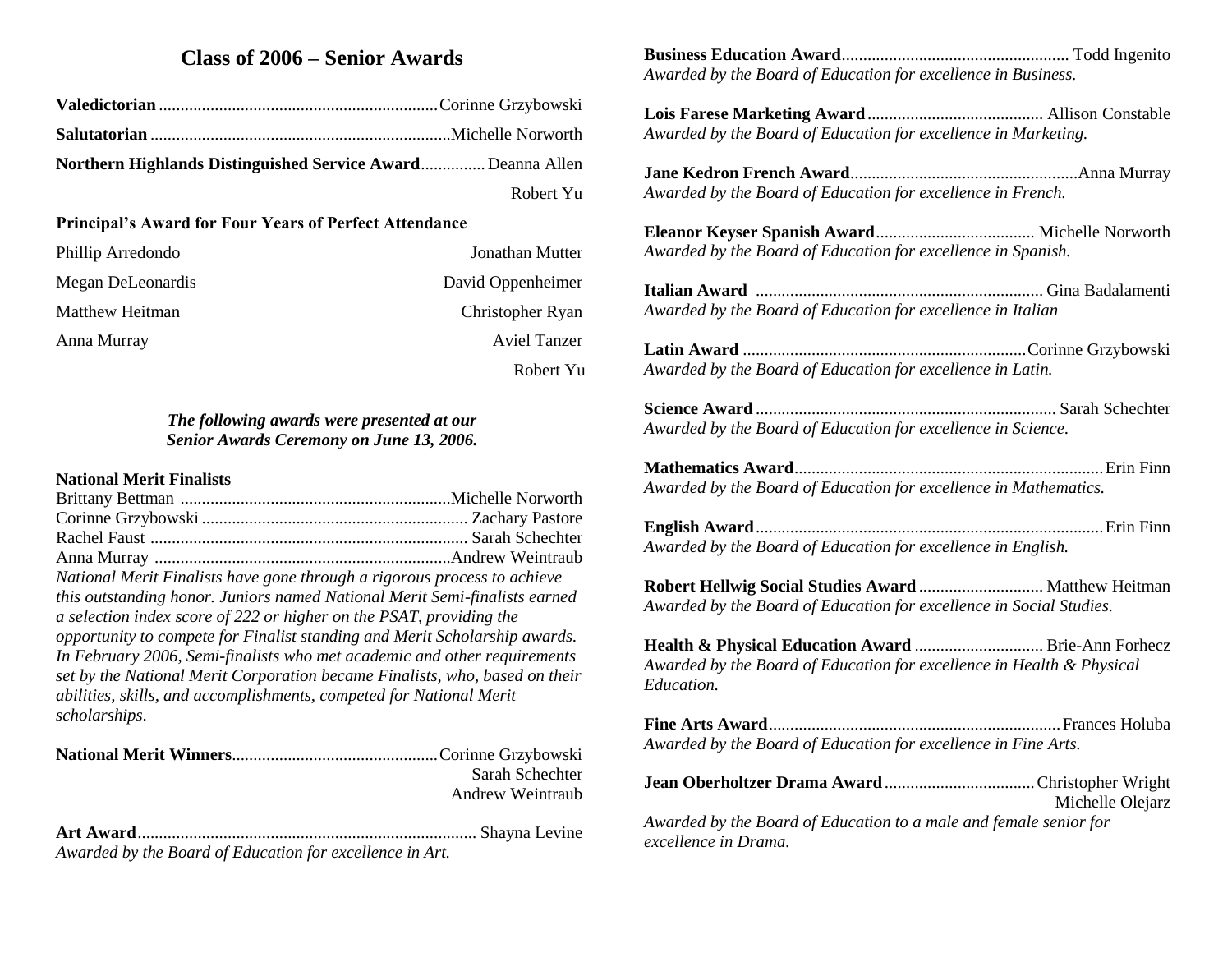**Technical Drawing Award** ....................................................Jack Desposito *Awarded by the Board of Education for excellence in Technical Drawing.*

**Television Production Award** .......................................................Erin Palin *Awarded by the Board of Education for excellence in Television Production.*

*Awarded by the Board of Education to a male and female senior who participated in varsity sports each season through the year, demonstrating skill, desire to win, outstanding sportsmanship, exemplary attitude, and team spirit.*

*Awarded by the Board of Education to a male and female senior who participated in varsity athletics, and best demonstrated the values endorsed by the Northern Highlands' Coaching Staff: loyalty, commitment, and citizenship.*

#### **Family & Consumer Sciences Department Excellence Award**

................................................................................................... Mary Aufiero *Awarded by the Board of Education for excellence in Family and Consumer Sciences.*

**John Philip Sousa Award** ......................................................Kevin Raschen *Awarded by the Board of Education for outstanding musicianship, citizenship, leadership, and dedication to the instrumental music program.* 

**Sheila Taylor Vocal Music Award**..............................Christopher Jacobsen *Awarded by the Board of Education for outstanding musicianship, citizenship, leadership, and dedication to the music program.*

**Musical Theatre Award**................................................ Jonathan Hirschberg *Awarded by the Board of Education for outstanding contributions to our school's annual musical production.*

**National School Choral Award**.....................................John (Jack) Gravina *Awarded by the Board of Education for outstanding musicianship, participation, dedication, and leadership demonstrated throughout the year by thought, word, and deed.*

**Journalism Award**................................................................. Lee Schatzberg *Awarded by the Board of Education for excellence in Journalism.*

**Wood Technology Award**..................................................Jeffrey Lefkowitz *Awarded by the Board of Education for craftsmanship in Wood Technology.*

*Awarded by the Student Council to a male and female senior who have displayed exemplary service to their school, community, and fellow students.*

#### **Northern Highlands Home & School Citizenship Award**

*Awarded by the Home & School Association to a male and female senior who best exemplify good citizenship through integrity, devotion to duty, and unselfish service to others.*

| Awarded by the Parents' Network to two seniors who demonstrated              |  |
|------------------------------------------------------------------------------|--|
| commitment and dedication to the development of alternative activities and   |  |
| peer education, as well as contributions to the well-being and betterment of |  |
| Northern Highlands students.                                                 |  |

**Jean Phillipe Rameau Award for Music Theory** ........John (Jack) Gravina *Awarded to a senior for outstanding work in Music Theory. (Jean Phillipe Rameau was the 1st musician to codify and present the principles of Music Theory in book form; he is therefore consider the "Father of Music Theory.")*

#### **Music and Performing Arts Association Scholarship**.................................

*Awarded to senior(s) for overall commitment to Music and Performing Arts at Northern Highlands, who plan on continuing his/her studies in the Music & Performing Arts field.*

**Principal's Award** .............................................................. Theodor Fremont *Awarded to a senior who demonstrates exemplary character, integrity, and commitment to both school and community life.*

**Woman's Club of Upper Saddle River Award**...........Corinne Grzybowski *Awarded by the Woman's Club of Upper Saddle River to a senior who demonstrated overall academic excellence.*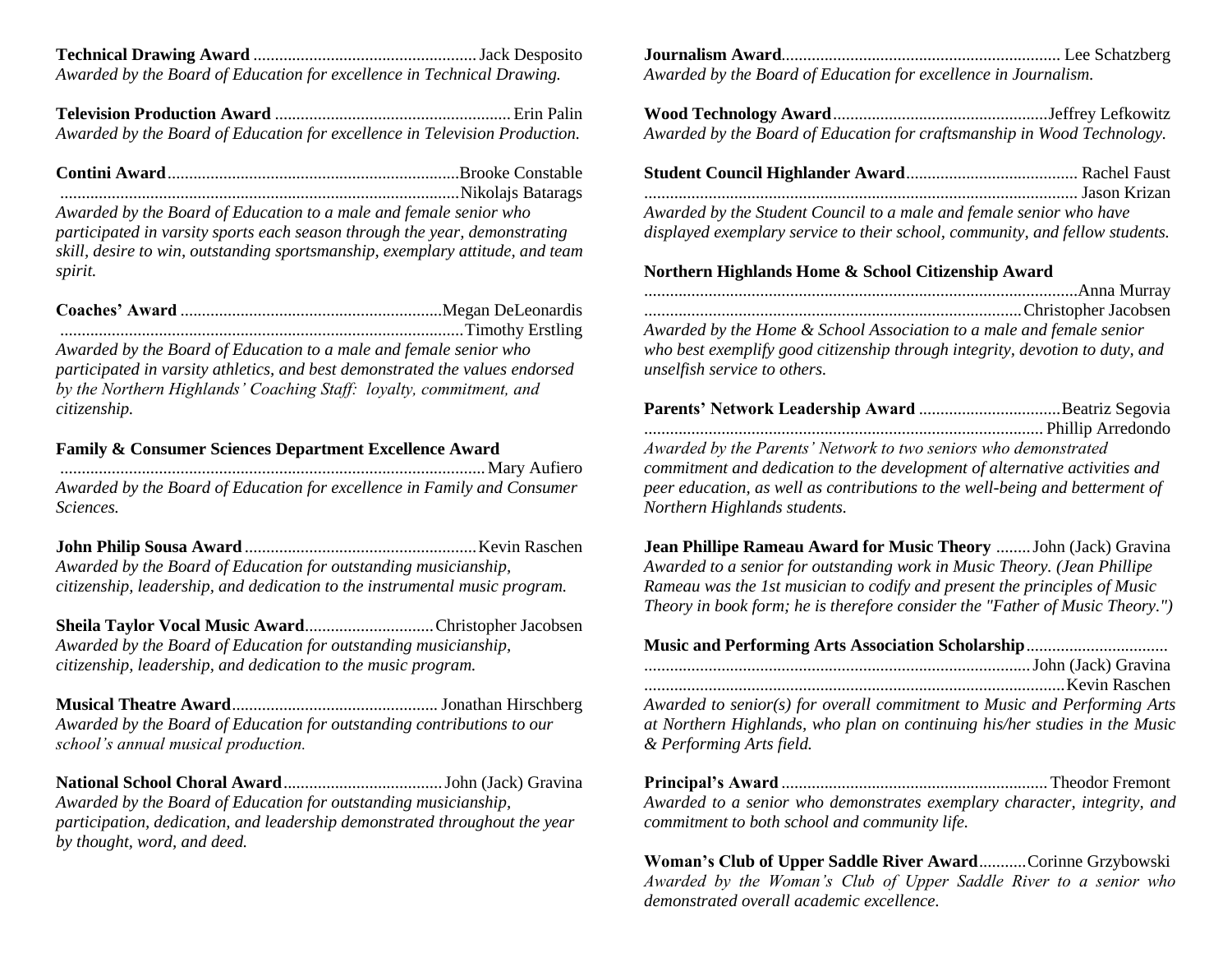**Gerry Repole Award**................................................................. Joseph Kiely *Awarded by Maria and William Repole in memory of their mother, Gerry, and Michael Repole in memory of his wife, to a senior who has shown dedication, patience, dependability, honesty, and creative abilities in the Performing Arts.*

#### **Saddle River Valley Lions Club Awards**

| Awarded by the Saddle River Valley Lions Club for excellence in: |  |
|------------------------------------------------------------------|--|
|                                                                  |  |
|                                                                  |  |
|                                                                  |  |
|                                                                  |  |

**Upper Saddle River Historical Society Award**.................... Jennifer Pierce *Awarded by the Upper Saddle River Historical Society to a senior for excellence in American History.*

**Town Journal Journalism Award** ...................................... Emily Hamilton *Awarded by the Town Journal for excellence in Journalism.*

#### **Betty Jane D'Amore Awards**

| Awarded by the Woman's Club of Upper Saddle River for excellence in: |  |
|----------------------------------------------------------------------|--|
|                                                                      |  |
| <b>Andrew Belmont</b>                                                |  |
|                                                                      |  |

#### **Allendale Woman's Club Computer Science Technology Award**

...........................................................................................Michelle Norworth ...........................................................................................Andrew Weintraub *Awarded by the Allendale Woman's Club to a male and female senior for excellence in Computer Science Technology.*

**Strasser & Associates, P. C. Legal Award** .........................William Velarde *Awarded by William Strasser to a senior whose interests and actions have demonstrated a commitment to civic responsibility, and who wishes to pursue a career in law.*

**Nancy Simpson Art Award** ..................................................... Jason Krizan *In recognition to a senior with artistic and academic achievements. A senior who demonstrates both creativity and uniqueness of expression as an artist.*

#### **Ho-Ho-Kus Education Foundation Awards**

| Awarded by the Ho-Ho-Kus Education Foundation for excellence in: |  |
|------------------------------------------------------------------|--|
|                                                                  |  |
|                                                                  |  |
|                                                                  |  |
|                                                                  |  |
|                                                                  |  |

**Dennis Rouse Teens for Life Scholarship** ............................. Jenna Bradley ........................................................................................Christopher Jacobsen *Awarded by Teens for Life in honor of Dennis Rouse, a beloved Social Studies Teacher at Northern Highlands, to a male and female senior who have demonstrated, through word and deed, exceptional character, integrity, a love for life, and consideration for others.*

*Awarded by Project Lovematch to those seniors who have shown commitment, compassion, sensitivity and outstanding contributions as volunteers to the program, which teaches recreational tennis to children, teenagers and young adults with developmental disabilities.*

| $\mathbf{r}$ contracts $\mathbf{r}$ cluster is the contract of $\mathbf{r}$ |  |  |  |
|-----------------------------------------------------------------------------|--|--|--|

*In memory of Dick Meighan, an Upper Saddle River resident, this community service scholarship is offered to a graduating senior from Allendale, Upper Saddle River, HoHo-Kus or Saddle River who will attend an accredited two or four year college. This scholarship will be awarded to a student in good academic standing who has gone the "extra mile" helping others.*

#### **Valley Health System Stringer/Featherstone Nursing Scholarship***...........* .................................................................................................Karen Donohue .......................................................................................... Alexandra Sherman

*Awarded to seniors who haves demonstrated an academic promise to succeed in nursing, has demonstrated good citizenship, and has participated in community and school activities.*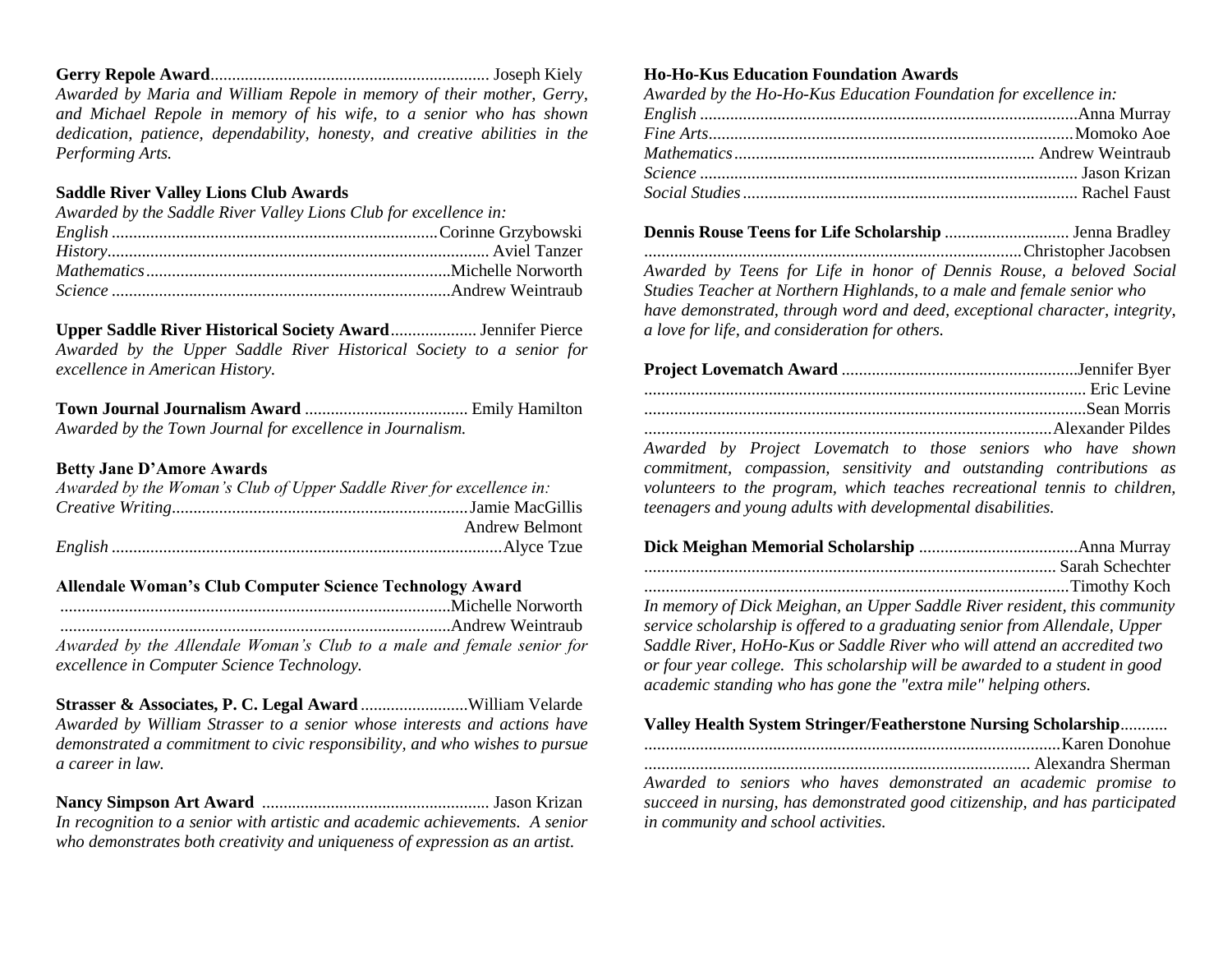#### **Community Parent/Teacher Awards**

*Each of our four Parent/Teacher Organizations sponsors an award for one of their past students who has demonstrated, through word and deed, commitment to both school and community*

#### **The Northern Highlands Education Association Scholarship**

*Awarded annually to deserving seniors who by their efforts, enthusiasm, motivation, and passion for learning, make the process of education rewarding and meaningful. All candidates were nominated by a Northern Highlands Education Association member and required to submit an essay on how an educator has influenced their overall love of learning and educational experience.*

............................................................................................ Phillip Arredondo *Awarded to a senior who exemplifies Lacey's characteristic zest for life and shares that enthusiasm with classmates, teachers, friends, teammates, family and the community. Through well-rounded involvement in a variety of activities ranging from sports to clubs, and civic organizations, the recipient is an individual who lovingly shares his or her time and talents with others, radiating the warmth, caring, exuberance and enthusiasm that Lacey gave so selflessly.*

**Patricia Riccobene Memorial Scholarship**......................... Victoria Billeter *Established in memory of Patricia Riccobene, this scholarship will be given annually to a graduating senior who plans to pursue a career in education.*

**Upper Saddle River P.B.A. Scholarship** ................................Adam Nathan *The Upper Saddle River Policemen's Benevolent Association is pleased and proud to offer this scholarship to a Northern Highlands' senior who is committed to academics as well as service to make their school and community a better place.*

...................................................................................................Timothy Koch *Awarded by the New Jersey State Interscholastic Athletic Association to a male and female senior who have earned a minimum of two varsity letters and ranked academically in the top 10% of their class and provided service within the school and community.*

**New Jersey Outstanding Scholar Athlete Award**.....................Sarah Knott *Awarded by the New Jersey State Interscholastic Athletic Association to a senior athlete based on academic achievement along with school and community citizenship.*

**Bergen County Coaches' Outstanding Athlete Award**.............Ted Lesher *Awarded by the Bergen County Coaches' Association to a male senior athlete who best represents the many qualities that Northern Highlands' athletes should possess.*

| Bergen County Coaches' 10-Sport Season Award Ben Diestel                     |  |
|------------------------------------------------------------------------------|--|
|                                                                              |  |
| Awarded by the Bergen County Coaches' Association to two male senior         |  |
| athletes who have participated in at least ten sport seasons over four years |  |
| and have demonstrated excellence both on and off the field.                  |  |

**Bergen County Women Coaches' Association Award**........ Jennifer Pierce *Awarded by the Bergen County Women Coaches' Association to a female senior athlete who best represents the many qualities that Northern Highlands' athletes should possess.*

**Distinguished Athlete Award** ............................................... Andrew Guerin *Awarded by the United States Marine Corps to a senior for displaying courage, poise, self-confidence, and leadership as a high school athlete.*

**U.S. Army Reserve National Scholar Athlete Award** .... Brie-Ann Forhecz ..........................................................................................David Oppenheimer *Awarded by the United States Army Reserve to a male and female senior who have demonstrated excellence in the classroom and on the athletic field.*

| Awarded by the Edward N. Fitzpatrick Scholarship Committee in memory of           |
|-----------------------------------------------------------------------------------|
| Ed Fitzpatrick to a male and female senior who have demonstrated the              |
| characteristics of unselfishness, a generosity of spirit, and a dedication to the |
| "success of the team" while participating in athletics at Northern Highlands.     |